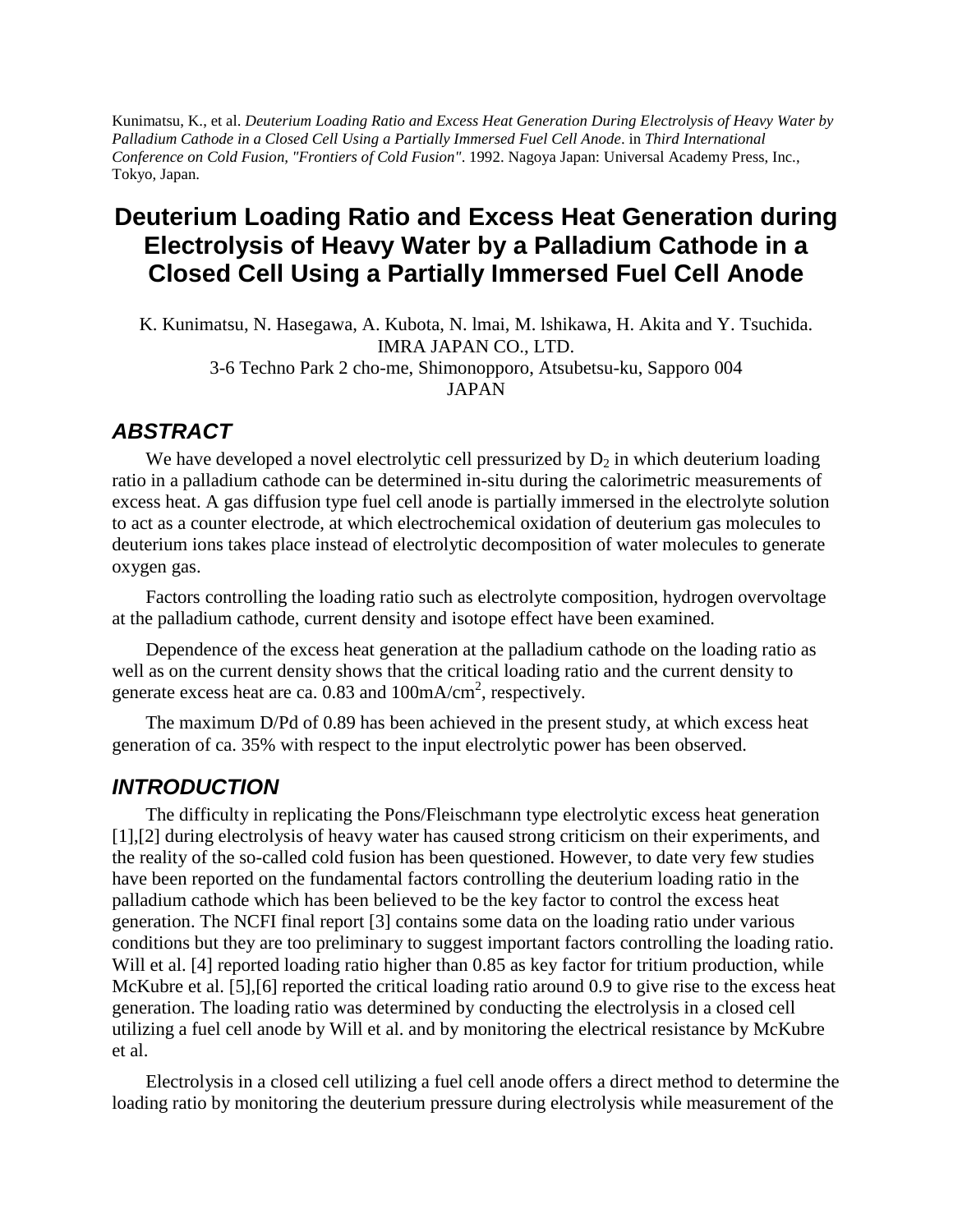electrical resistance is an indirect one which relies on the resistivity data as a function of loading ratio observed in gas phase[7].The structure of the electrolysis cell utilizing fuel cell anode proposed by Will[4] is difficult to conduct calorimetry and to carry out long term electrolysis.

The purpose of the present study is firstly to develop a novel new electrolysis cell utilizing a fuel cell anode which allows us simultaneously to carry out calorimetry and to conduct in-situ determination of loading ratio; secondly to examine the factors controlling the loading ratio; and thirdly to investigate the relation between the excess heat generation and the loading ratio.

## *EXPERIMENTALS*

Determination of hydrogen/deuterium loading ratio in a palladium cathode was done first in a closed cell developed in our laboratory which is shown schematically in Fig. 1. The pressure vessel made from SUS316 filled with deuterium gas of 5 - 10 atm has an electrolyte container made from PTFE or glass with four windows at which gas diffusion electrodes are attached with their reaction layers in contact with electrolyte solution. A platinized platinum electrode (PVPt) was placed in the electrolyte and acted as a reference electrode (RHE) to measure hydrogen overvoltage at the palladium cathode.

The cathode and anode reactions in alkaline solutions are given respectively by,

Cathode reaction: 
$$
2D_2O + 2e^-
$$
 --- >  $2D(ads.) + 2OD^-$  (1)

$$
2D(ads.) \t--- - - - - - \leftarrow \sum_{n=1}^{n} (2)
$$

Anode reaction: 
$$
D_2
$$
 — — — — — ——>> 2D<sup>+</sup> + 2e<sup>-</sup> (3)

where D(ads.) and D(Pd) denote deuterium atom adsorbed on the cathode surface and absorbed into the cathode respectively.

From (1), (2) and (3) the over-all cell reaction for the electrolysis with a Pd cathode and a fuel cell anode is given by:

$$
D_2 - \cdots - 2D(Pd) \tag{4}
$$

Therefore, pressure of  $D_2$ gas decreases as electrolysis proceeds due to deuterium absorption into the Pd cathode. We have,

$$
(P_0 - P)V = (n_0 - n)RT,\tag{5}
$$

where  $P_0$  and  $n_0$  are the pressure and total number of moles of  $D_2$  gas in the pressure vessel at the onset of electrolysis, and P and n are the pressure and the number of moles of  $D_2$  gas at a given time of electrolysis, respectively, while  $\overline{V}$  is the free volume of the vessel which is measured before electrolysis and is taken constant. The loading ratio at a given time is calculated from the pressure decrease by the relation

$$
D/Pd = 2V(P_0 - P)/RT/n_{Pd},\tag{6}
$$

where  $n_{\text{Pd}}$  is the number of gram atoms of Pd in the cathode.

The calculation of D/Pd needs corrections, however, for the change in vapor pressure of D<sub>2</sub>O in the gas phase due to the temperature change during electrolysis, change in the solubility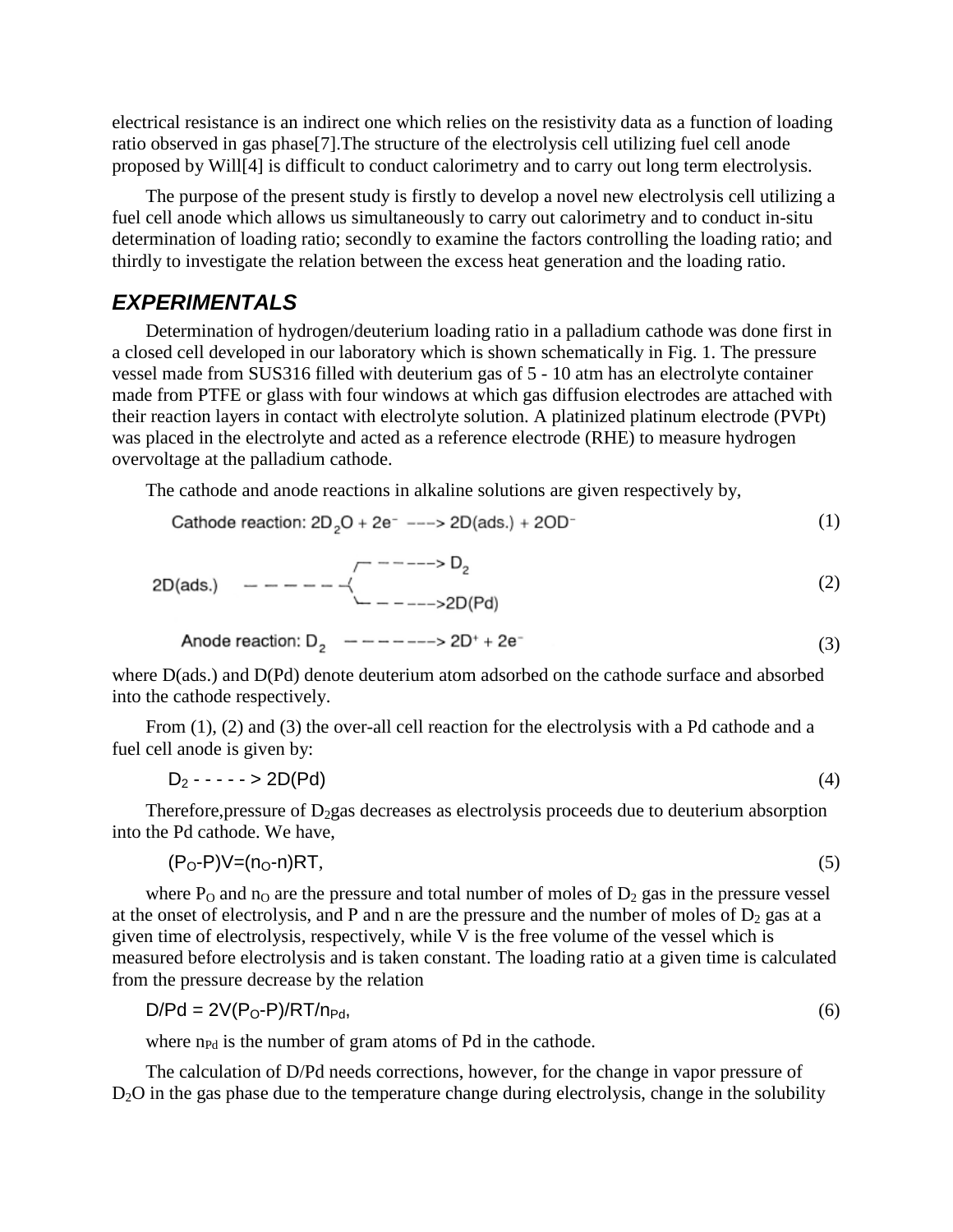of  $D_2$  gas in the electrolyte solution as well as in PTFE materials in the vessel due to the temperature as well as pressure change in the vessel. These corrections are usually small, 1 - 2%, but the loading ratio reported in the present study have been corrected for them.

There is another advantage of using a fuel cell anode; because no electrolytic decomposition of D2O takes place, less input power is required for electrolysis and further more, the input power,  $W_{input}$ , is given simply by a product of electrolysis current I and cell voltage  $E_{cell}$  as,

$$
W_{input} = I \times E_{cell} \tag{7}
$$

Performance of the cell shown in Fig. 1 was excellent for determination of the loading ratio at low current densities. It turned out, however, that the cell has a serious problem when operated at high current densities. Substantial amount of solvent is lost from the electrolyte container when electrolysis is conducted at high current densities for a long period. The solvent tends to condense at the bottom of the pressure vessel and the electrolysis was no longer possible in that case.



**Figure 1. Electrolysis cell using a fuel cell anode.**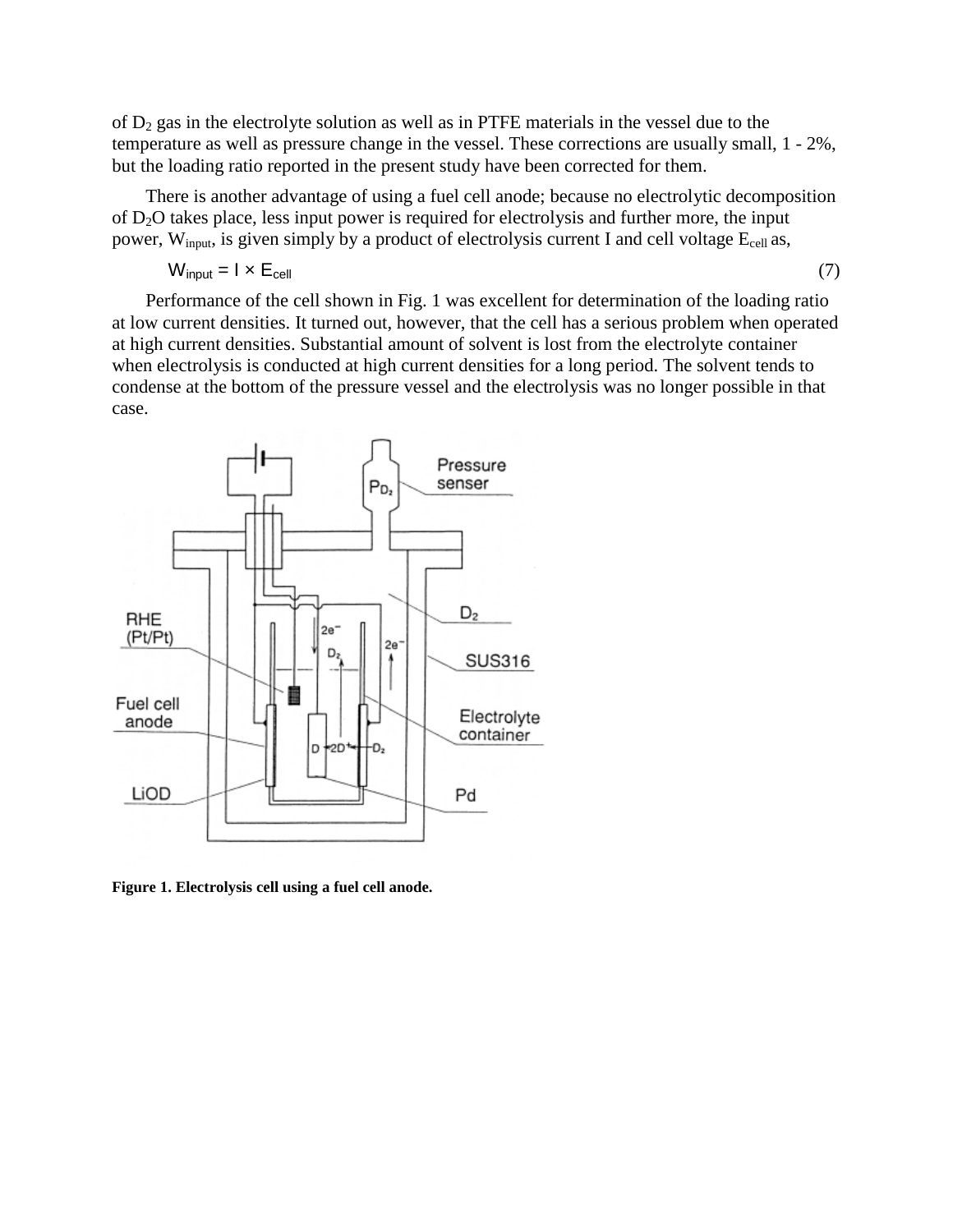

**Figure 2. Electrolysis cell using a partially immersed fuel cell anode.**

In view of the problems described above, we further have developed a new type of closed cell schematically shown in Fig. 2. The fuel cell anode is directly immersed in the electrolyte leaving some portion of it in the gas phase. The gas diffusion layer of the fuel cell anode above the electrolyte served as inlet of  $D_2$  gas into the fuel cell anode. The supply of deuterium gas through the gas diffusion layer partially immersed in the electrolyte is greatly reduced, however, compared to the configuration shown in Fig. 1. Figure 3 shows relation between the current density and the overvoltage for the anode reaction, i.e.,  $H_2 \rightarrow 2H^+ + 2e$ , observed in 1M LiOH at various hydrogen pressures. The similar relation for an unimmersed gas diffusion electrode is compared in the same figure. The overvoltage for the immersed electrode is much higher than the one not immersed and depends strongly on the hydrogen pressure. This indicates that the overvoltage is primarily governed by the supply of hydrogen gas through the gas diffusion layer.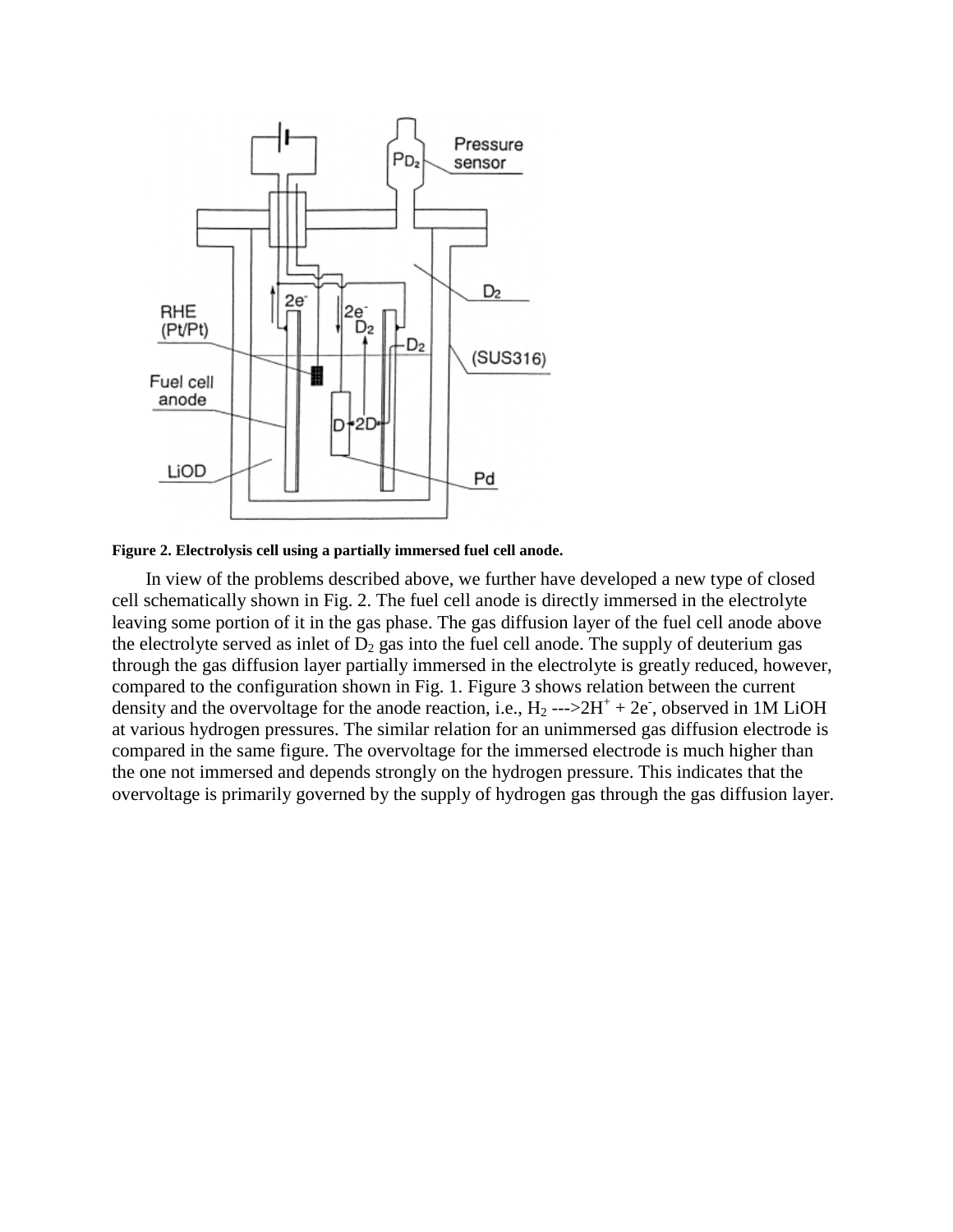

**Figure 3. Polarization curves of the immersed electrode.**





We then modified the gas diffusion layer by adding firstly a PTFE membrane filter and then a carbon paper/PTFE membrane filter composite layer in order to establish a gas supply route to the gas diffusion layer. Figure 4 shows results of such modification of the gas diffusion layer. The overvoltage is greatly reduced by applying the composite layer. Electrolysis using the configuration shown in Fig. 2 has become feasible by the improvement of the performance of the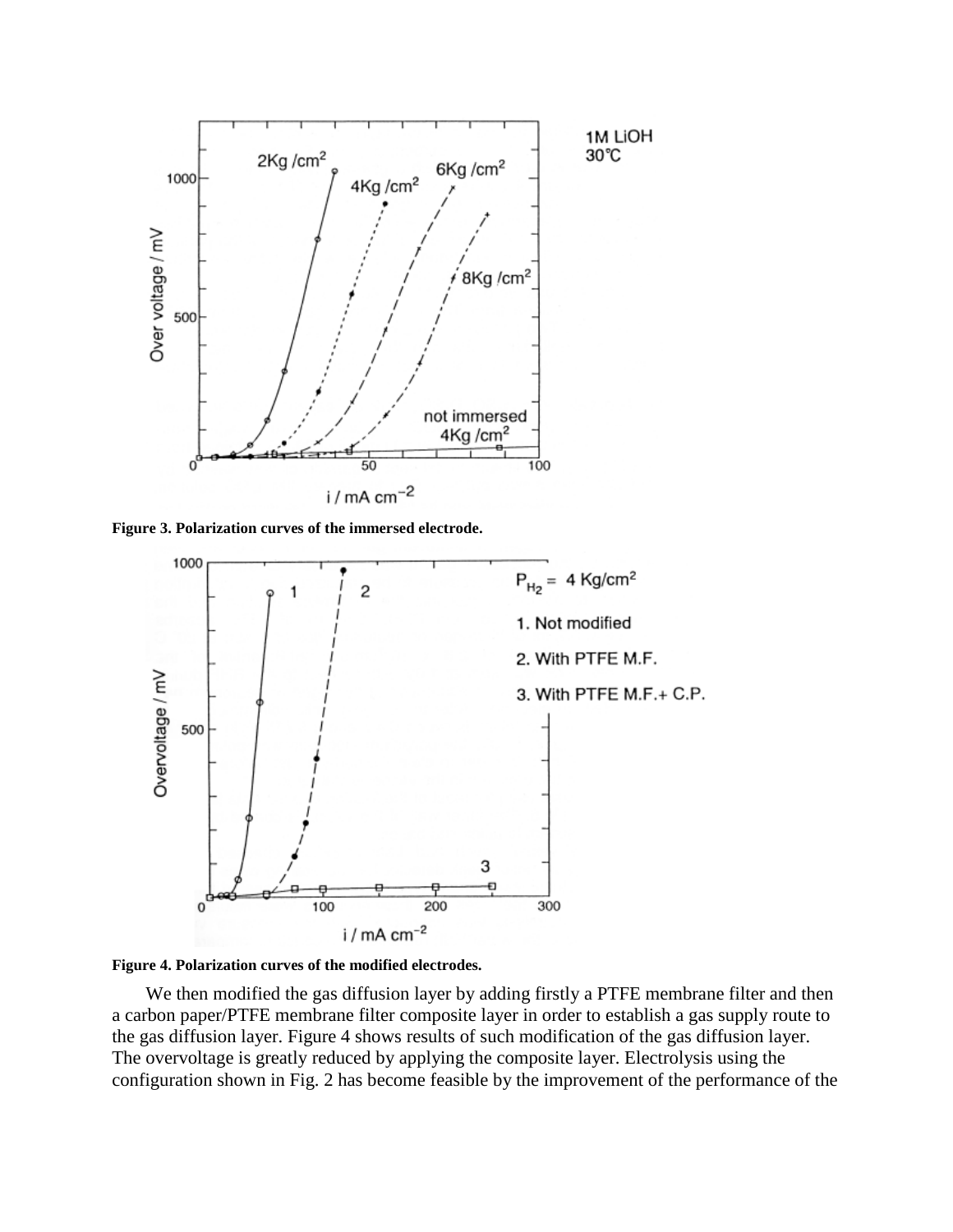partially immersed gas diffusion electrode. All the experiments described hereafter have been conducted in the cell shown in Fig. 2.

Palladium cathodes were rods of 2mm, 4mm or 5mm diameter, of 99.99% purity obtained from Tanaka Kikinzoku and also from IMRA Materials co., Ltd. Two palladium wires of 0.5mm in diameter were spot welded to the palladium rods and then the rods were etched in conc.  $HNO<sub>3</sub>$ . They were then degassed in vacuum at 200°C for three hours.

The chemicals LiOH,  $H_2SO_4$  and  $D_2SO_4$  were all reagent grade and were used without further purification. LiOD solutions were made from  $D_2O$  (lsotech, 99.9% isotopic purity) and Li metal of 99.9% obtained from Johnson Matthey. The lithium metal kept in paraffin oil was washed by propanol and then it was put into  $D_2O$  to prepare 1M LiOD solution. Preparation of the electrolyte and its filling into the cell were conducted in a glove box purged continuously with dry air. After filling, the cell was purged with hydrogen or deuterium gas for half an hour and then pressurized by the respective gas. It was necessary to wait for some time, typically a day, for the pressure to stabilize, due to absorption of hydrogen or deuterium gas into the electrolyte solution and the electrolyte container made from PTFE. One ml of PTFE absorbs approximately 0.7 ml of hydrogen or deuterium gas at 1 atm at 20°C with diffusion constant of  $2.6 \times 10^{-7}$  cm<sup>2</sup>sec<sup>-1</sup> [8]. Potential of the palladium electrode was kept at 1.0V with respect to the RHE during the waiting period to prevent absorption of hydrogen or deuterium gas into the palladium electrode. After the purging, cyclic voltammogram of the Pd electrode was taken between 0.4V and 1.5V/RHE in order to clean the Pd surface. Finally the palladium electrode was polarized at 1.5V/RHE for 15 min. in order to clean its surface just before starting electrolysis when the pressure in the vessel is stabilized.

A pressure vessel used for most of the loading experiments is shown schematically in Fig. 5. The inner wall of the vessel is coated by a thin ceramic layer resistant to acids and bases.

The pressure vessel which had been carefully checked for its pressure leakage by helium leak detector has several Ag wires of 1mm diameter for electrical leads and k-type thermocouples sealed through a sealing ground. All the wires and thermocouples were insulated by PTFE tubing. Electrolysis was conducted with the pressure vessel totally submerged in the water bath regulated at a constant temperature typically 10°C. The content of light water in the electrolyte when using  $D_2O$  was checked by NMR after a two months electrolysis period but no change in the light water content was detected.

The cell shown in Fig. 5 has a low thermal cell constant, ca.  $1^{\circ}$ C/W, when submerged in the water bath, therefore the temperature of the electrolyte remained almost constant during the loading experiments.

Electrolysis was conducted at constant currents supplied by a DC power supply for each cell. The power supplies were controlled by a computer, by which data acquisition was also conducted throughout the electrolysis period.

Calorimetry was conducted in another type of cell with higher thermal cell constants, 5 - 8°C/W. The experimental detail is given elsewhere [9].

Most of the loading experiments were conducted in a constant temperature room regulated at  $20 + 0.1$ °C.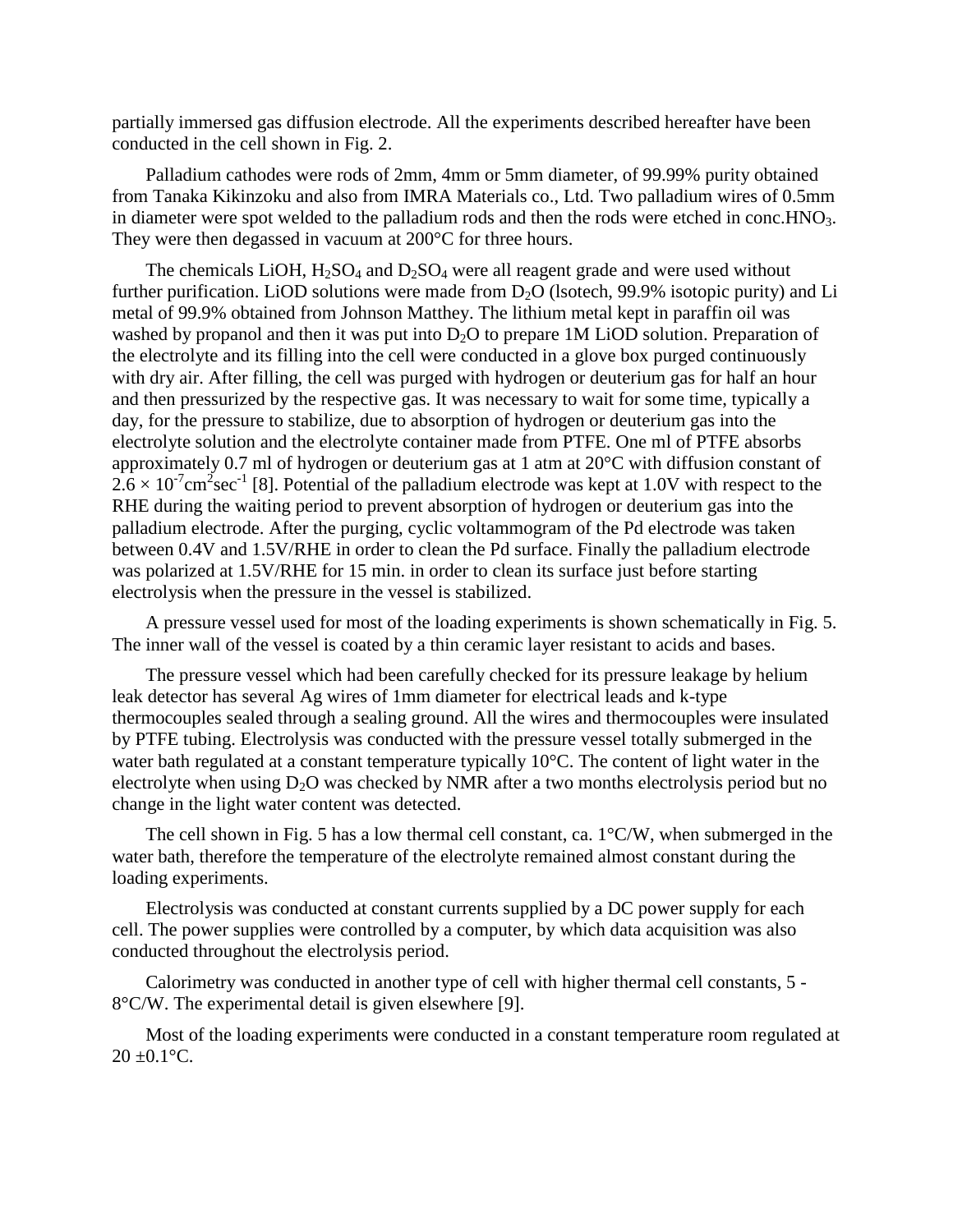

**Figure 5. Electrolysis cell for loading experiments.**



**Figure 6. Change of H/Pd with current density in 1M LiOH.**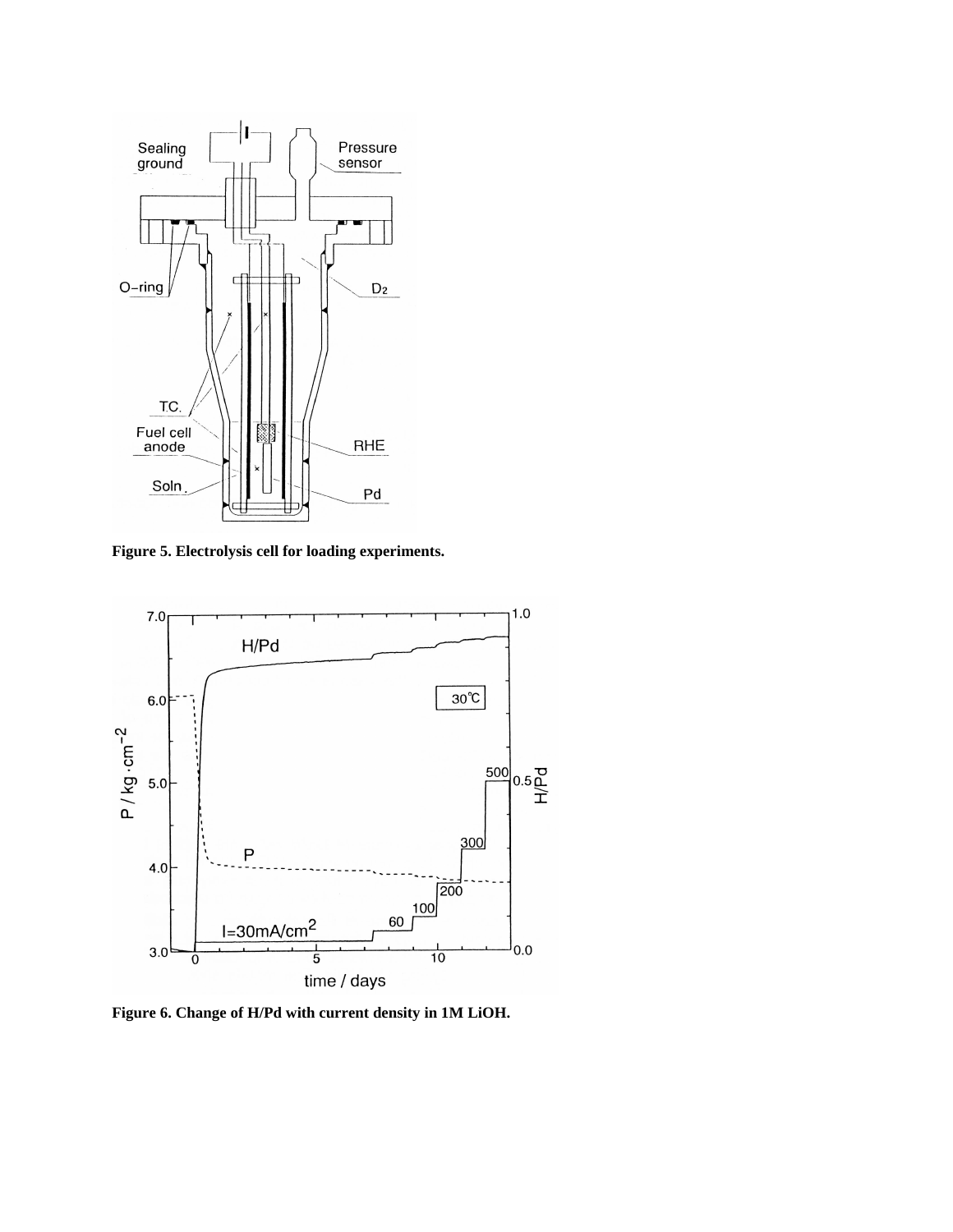## *RESULTS AND DISCUSSION*

### **I. Factors controlling loading ratio**

We investigated firstly factors controlling the loading ratio in order to find optimum loading conditions.

#### **1. Dependence on overvoltage and current density in acids and bases.**

A typical example of a loading experiment in 1M LiOH is shown in Fig. 6, in which the change of pressure and loading ratio are displayed as a function of electrolysis time. The electrolysis was started at  $30 \text{mA/cm}^2$  and then current density was increased up to  $500 \text{mA/cm}^2$ nearly every 24 hours in a stepwise manner. The loading ratio increases systematically in response to the change in current density and reaches  $0.930$  at  $500$ mA/cm<sup>2</sup>. The example shows clearly that loading ratio can be controlled by current density. Figure 7 shows initial stage of the loading at  $30 \text{mA/cm}^2$  which is compared to the line showing the loading ratio change for 100% current efficiency. We can see that the loading proceeds almost at 100% current efficiency up to H/Pd=0.5. In general the current efficiency of loading increases at lower current densities. Figure 8 shows that loading at 3mA/cm<sup>2</sup> proceeds linearly with time at current efficiency slightly higher than 100% throughout the entire loading period. The linear increase of D/Pd with time implies that the loading process is totally governed by supply of D to the Pd surface, and the current efficiency higher than 100% is most likely due to direct absorption of  $D_2$  dissolved in the electrolyte into the Pd electrode.

The effect of hydrogen overvoltage at Pd cathode on the loading ratio was compared in acids and bases for the light water as well as for the heavy water system. Figure 9 shows H/Pd as a function of overvoltage observed in  $2.8M H<sub>2</sub>SO<sub>4</sub>$ , and 1M LiOH. The results show clearly that the loading ratio increases systematically with overvoltage increase and that the data in both media almost coincide. It should be particularly noted that the highest H/Pd achieved in acidic solutions is much lower than in alkaline solution. This is simply because the hydrogen overvoltage in acids is usually much lower than in bases for a given current density. Therefore the difference between acid and base becomes clear when H/Pd is plotted as a function of current density as shown in Fig. 10.

The loading ratio in acid and base was compared also for deuterium in 1M LiOD and 2.8M  $D_2SO_4$  at 10<sup>o</sup>C and the result is shown in Fig. 11. The loading ratio in the common overvoltage region below -500mV coincides in the two media but the difference between the two media becomes evident when D/Pd is plotted as a function of current density as shown in Fig. 12.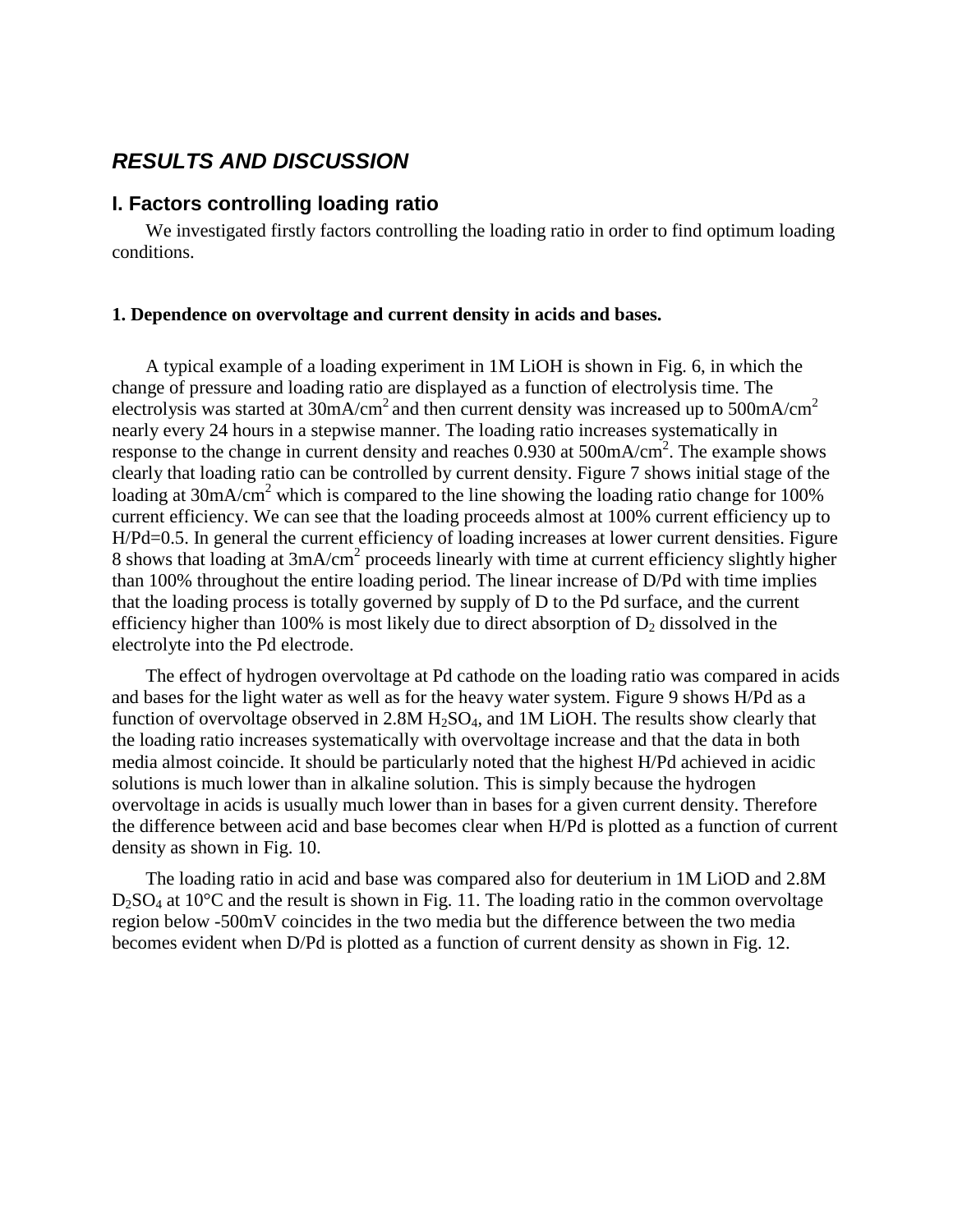

**Figure 7. Change of H/Pd with time in 1M LiOH.**



**Figure 8. Change of D/Pd with time in 1M LiOH.**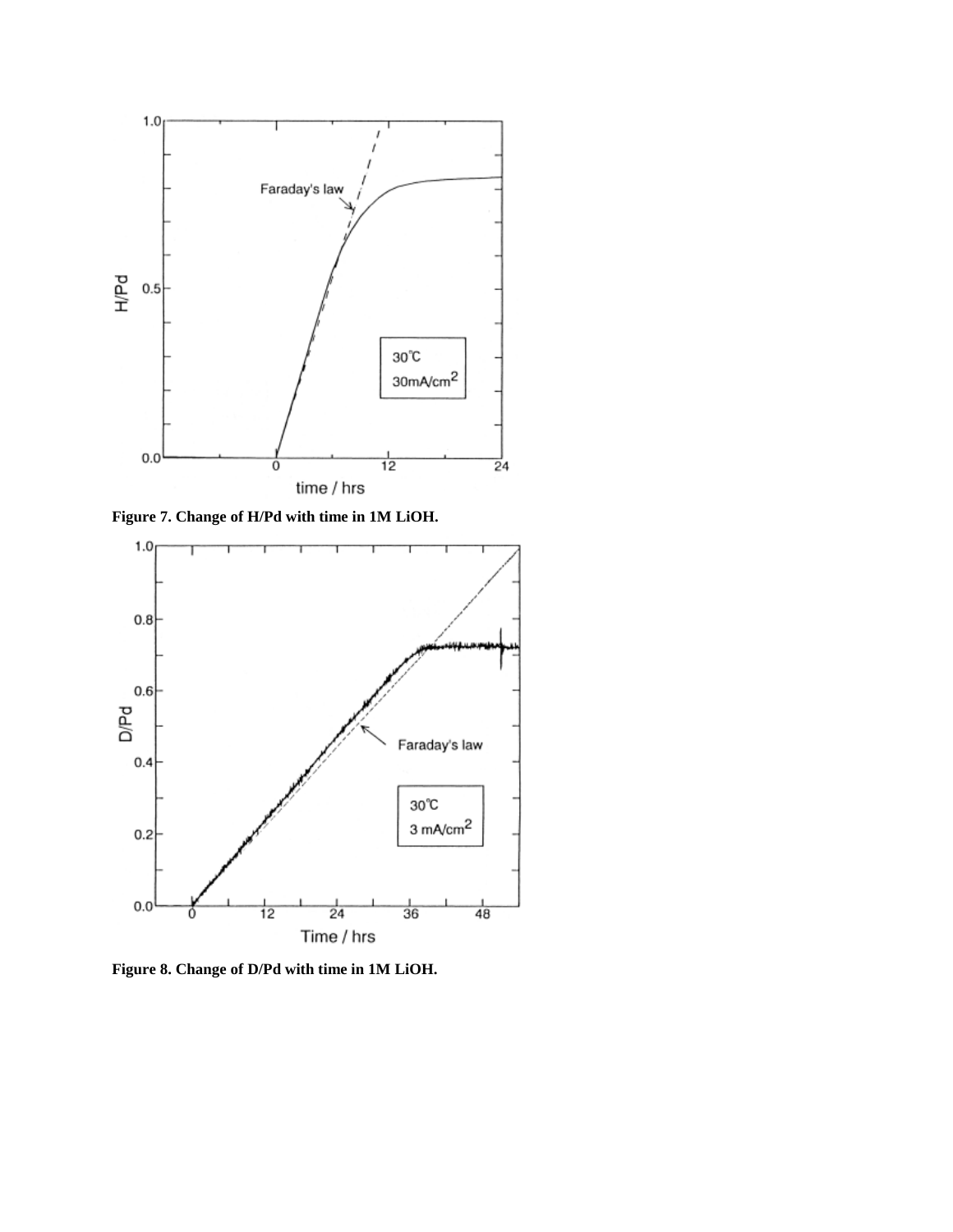

**Figure 9. Dependence of H/Pd on overvoltage in acid and base.**



**Figure 10. Dependence of H/Pd on current density.**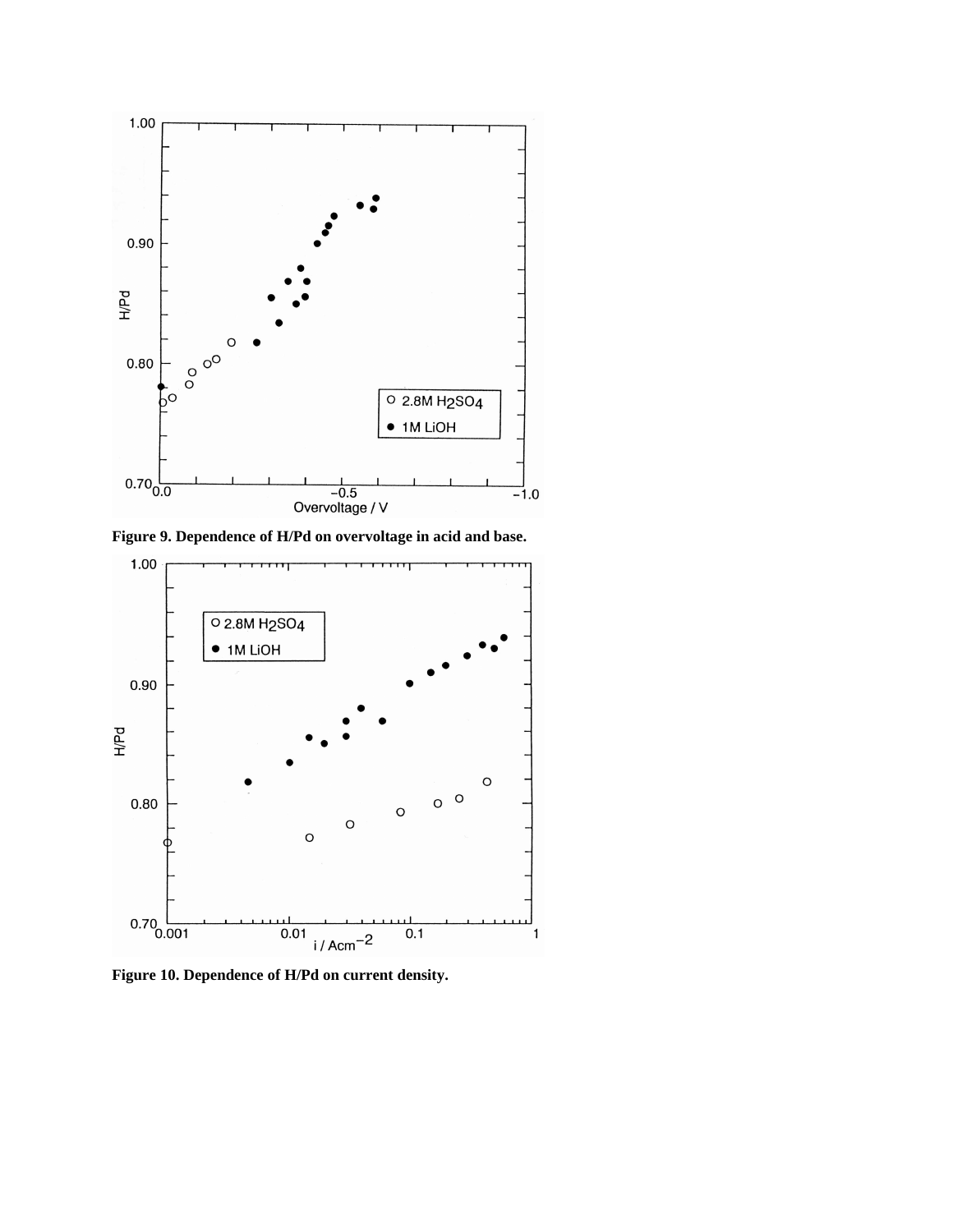

**Figure 11. Dependence of D/Pd on overvoltage in 1M LiOD and 2.8M D2SO<sup>4</sup> at 10ºC.**



**Figure 12. Dependence of D/Pd on current density in 1M LiOD and 2.8M D2SO<sup>4</sup> at 10ºC.**

We can conclude from the data in Figs. 9 - 12 that alkaline media is a better choice than acids to realize higher loading ratio. On the other hand, the fact that the loading ratio appears to be controlled by total hydrogen overvoltage and is almost independent of electrolytic medium looks strange in view of kinetic analysis of the so-called equivalent hydrogen pressure acting on the palladium electrode. Enyo and Maoka [10] related the equivalent pressure to the overvoltage of the Tafel step [2H(ads.) --->H2];

$$
P^* = P_{H2} \exp(-2F \eta_2/RT) \tag{8}
$$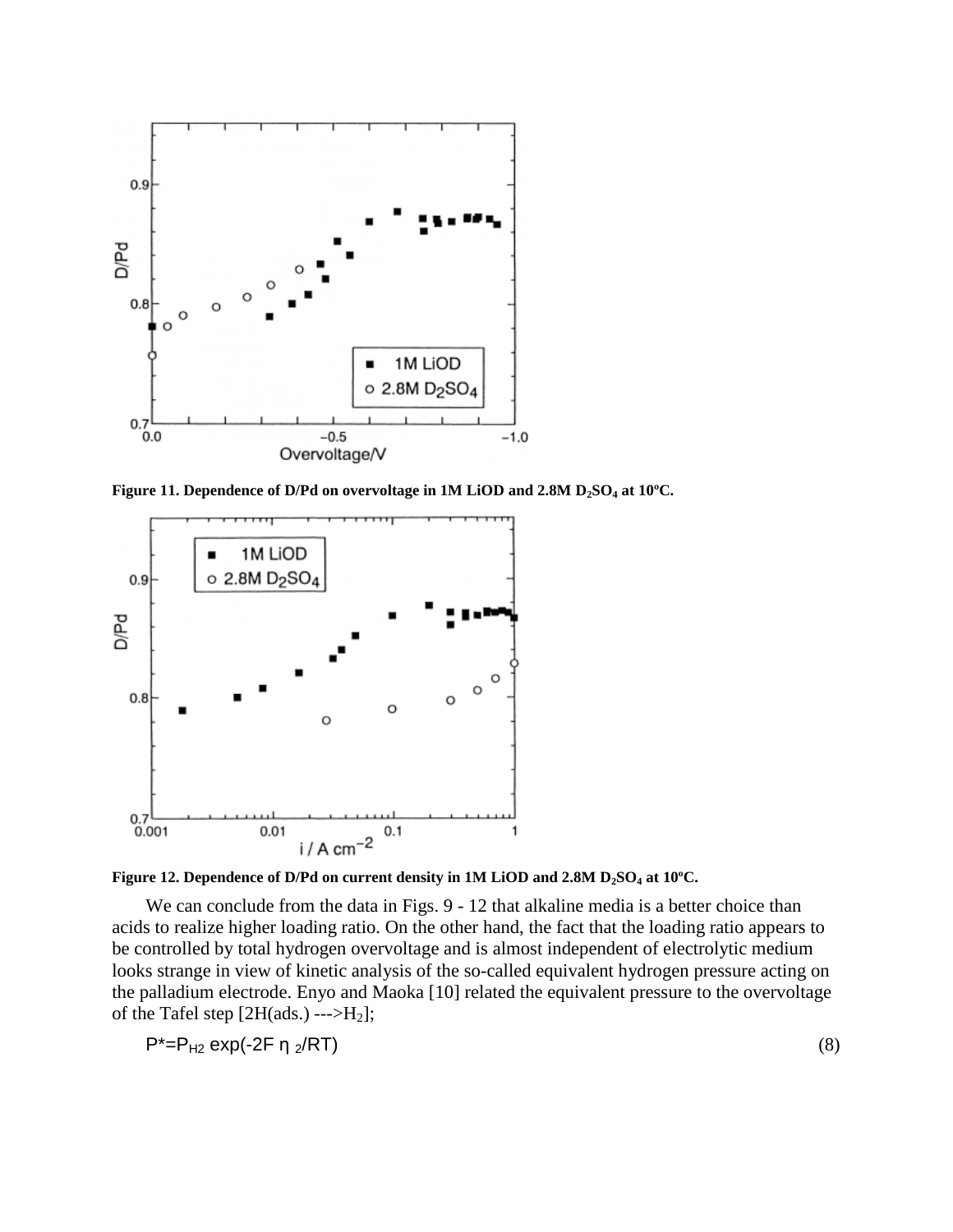where  $P^*$  and  $P_{H2}$  are the equivalent pressure and the actual pressure of hydrogen in the electrolysis cell, respectively, and  $\eta_2$  is the overvoltage of the Tafel step. The equation becomes the so-called Nernst equation if  $\eta_2$  is replaced by the total overvoltage.

Analysis of the data in Figs. 9 and 11 based on the equation (8) leads to a conclusion that the overvoltage of the Tafel step is common in the acid and base for a given total overvoltage. The validity of the conclusion and hence of equation (8) could be tested by measurements of the component overvoltage of the Tafel step or that of the Volmer step in various media.

#### **2. Isotope effect**

The isotope effect on the loading ratio has been investigated elsewhere [11] for both acidic and alkaline media. The lower loading ratio for deuterium can be interpreted in terms of the higher plateau pressure in p-c-T curve of  $Pd/D_2$  system in gas phase than  $Pd/H_2$  system. This makes it rather difficult to conduct excess heat measurements at D/Pd close to 1. Our excess heat measurement was conducted up to D/Pd=0.89 as shown in the following section.

### **II. Excess heat measurement**

The details of excess heat measurement has been described elsewhere [9].

The relation between the excess heat and D/Pd in 1M LiOD is plotted in Fig. 13, which suggests that the critical loading ratio to give rise to the excess heat is ca.0.83. Unfortunately the highest loading ratio achieved in the present study is 0.89 and we cannot predict the dependence of excess heat on D/Pd at higher loading ratios.

The critical D/Pd which is ca. 0.83 found in the present study is well compared to the results reported by McKubre et al. [6].

We derived relation between the excess heat and current density from the data described in the proceeding part and the result is shown in Fig. 14. The figure suggests that excess heat is almost proportional to current density and that the critical current density to give rise to excess heat is close to 100mA/cm<sup>2</sup>. The data is in agreement with those reported by Pons and Fleischmann in 1990[2]. The role of high current density needed to produce excess heat is obvious from Fig. 12 which shows the current density dependence of D/Pd. Below  $100 \text{mA/cm}^2$ , D/Pd decreases sharply and current density higher than  $100 \text{mA/cm}^2$  is necessary to maintain high loading ratio.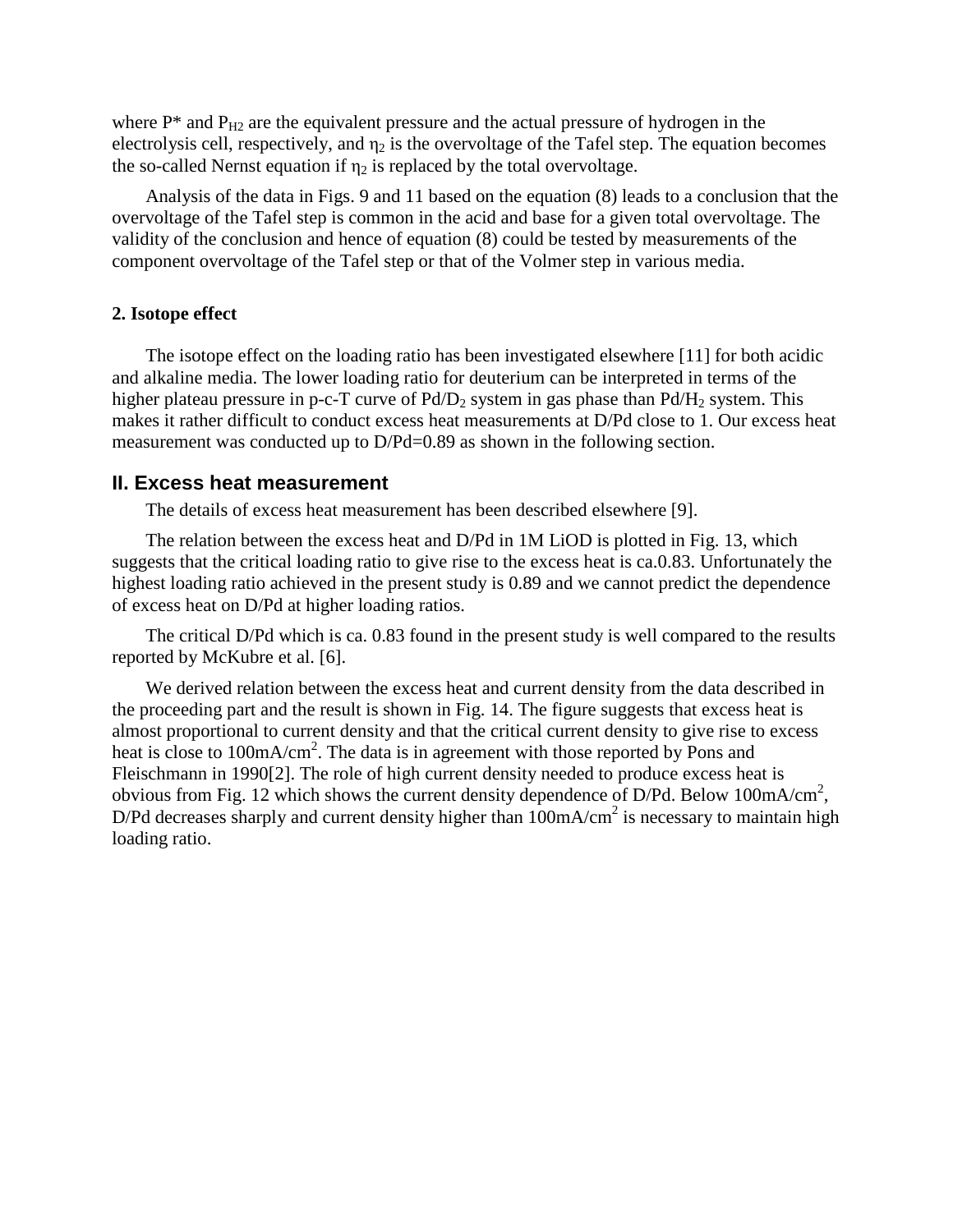

**Figure 13. Dependence of excess heat generation on D/Pd.**



**Figure 14. Dependence of specific excess heat on current density.**